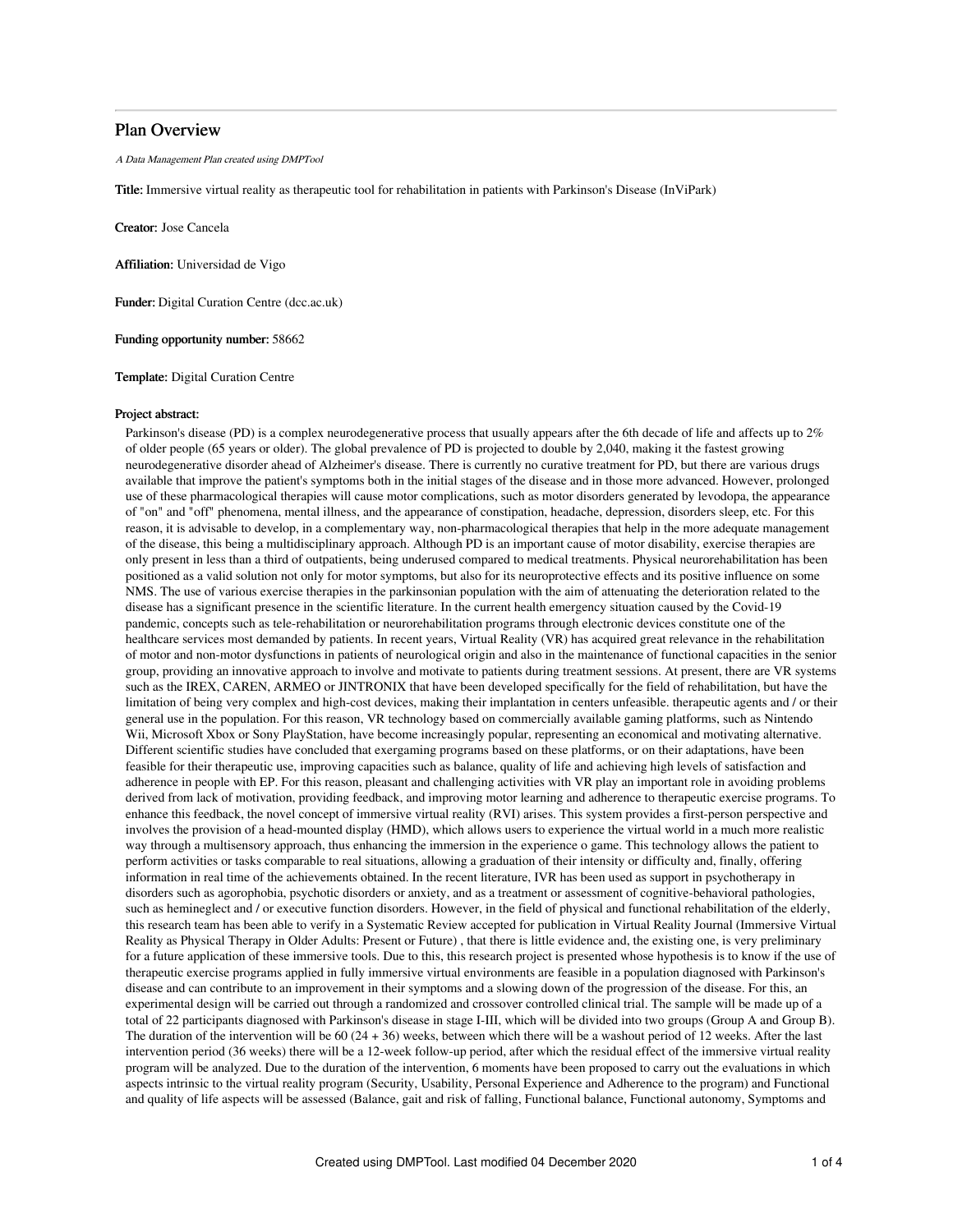Follow-up in the progress of Parkinson's Disease and Quality of Life). In the first moment, the socio-demographic characteristics of the patient will also be assessed. Likewise, and due to the characteristics of the study, a monitoring and evaluation will be carried out in each of the sessions and throughout the life of the project, with the aim of identifying possible contraindications, for this we will analyze the security, usability, personal experience , Adherence to the program, Effort made, Perception of Effort and Performance. The expected results, based on the experience of the research team in previous pilot studies, should reflect a high adherence to the program, a functional and symptomatic improvement of the disease, as well as an improvement in the quality of life.

Start date: 09-01-2021

End date: 09-01-2024

Last modified: 12-04-2020

## Copyright information:

The above plan creator(s) have agreed that others may use as much of the text of this plan as they would like in their own plans, and customize it as necessary. You do not need to credit the creator(s) as the source of the language used, but using any of the plan's text does not imply that the creator(s) endorse, or have any relationship to, your project or proposal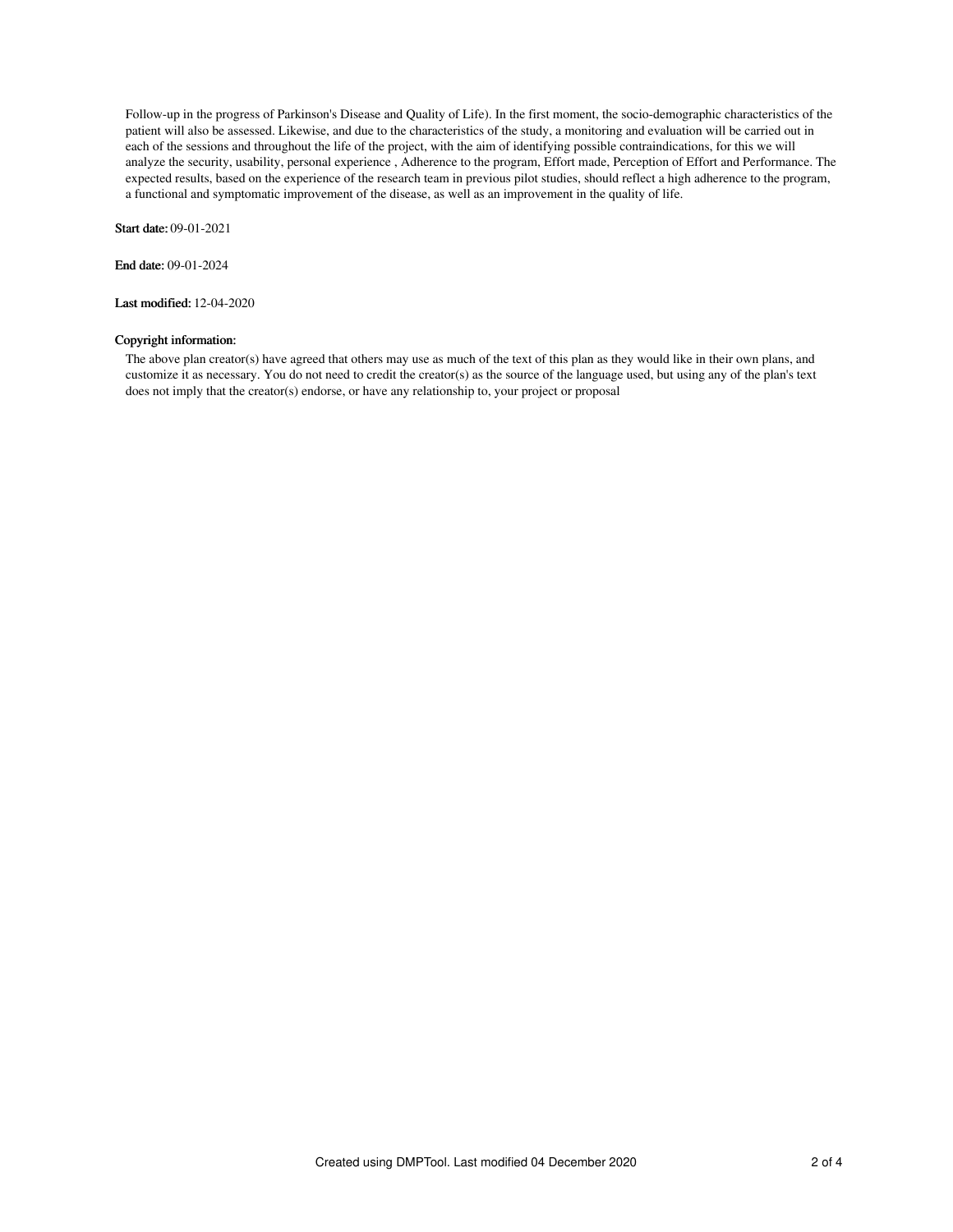## Data Collection

#### What data will you collect or create?

- Socio-demographic characteristics of the patients: age, gender, academic level, socio-economic level, as well as a clinical anamnesis of the same (pathologies, symptoms and associated pharmacology).
- Aspects intrinsic to the immersive Virtual Reality program:
	- Security: It will be tested using the Simulator Sickness Questionnaire. (Kennedy, 1993)
	- Usability: It will be tested using the system's usability scale. (Brooke, 1996)
	- Personal Experience: It will be tested through Game Experience Questionnaire-post-game. (Ijsselsteijn, 2013)
	- Adherence to the program: An ad hoc record sheet will be executed.
- Functional and quality of life aspects:
	- Balance, gait and risk of falling: It will be evaluated using the Tinetti Test. (Kegelmeyer, 2007)
	- Functional balance: It will be evaluated through the "Five Times Sit to Stand test-FTSTS. (Duncan, 2011)
	- Functional autonomy: it will be sent through the Timed Up and Go test with the WIVA application. (Mollinedo et al., 2018)
	- Symptoms and Follow-up in the progression of Parkinson's disease: It will be presented through the (MDS-UPDRS) (Rodríguez-Violante, 2012)
	- Quality of Life through the PDQ-8 questionnaire (Jenkinson et al. 2007)
- Monitoring and control of sessions. Due to the lack of previous experiences in the application of this type of immersive virtual therapies in the population diagnosed with Parkinson's, it is necessary to carry out a control and monitoring during each of the sessions of the InViPark program in order to identify possible contraindications. For them we will apply the following tests and trials:
	- Safety: It will be evaluated through the Simulator Sickness Questionnaire. (Kennedy, 1993)
	- Usability: It will be evaluated using the System Usability Scale. (Brooke, 1996)
	- Personal Experience: It will be evaluated through Game Experience Questionnaire-post-game. (Ijsselsteijn, 2013)
	- Adherence to the program: An ad hoc registration sheet will be made o Effort made: You will be monitored through a wrist-based heart rate monitor.
	- Perception of Effort: It will be evaluated through the Modified Borg Scale. (Sousa, 2016)
	- Performance: Score given by the system in the activity carried out.

#### How will the data be collected or created?

The data will be collected through a computer application on (limesurvey) and will be stored in the server that the work team has at the Faculty of Education and Sports Sciences. Two folders will be created in which two files will be saved at the beginning, one with the personal and identifying data of each patient (InViPark\_Iv1) and another with the data to be evaluated that will always be encoded (InViPark\_Dv1). Each time any of the files is updated, the version will be changed. Each folder will have two odd / even subfolders in which the file will be saved depending on the odd or odd version. The database created by limesurvey will be imported into STATA or SPSS, for data analysis. Each time the database is updated, the PI of the project, the person in charge of the database, will perform a frequency analysis to identify possible errors in the introduction of the same.

### Documentation and Metadata

#### What documentation and metadata will accompany the data?

The data will be labeled according to the authors of the tool used, so access and interpretation of them will be subject to knowledge of the tool used. The subjects will be coded, and for their identification it is necessary to access the file: (InViPark\_Iv1). All data will refer to the evaluation tool used.

### Ethics and Legal Compliance

#### How will you manage any ethical issues?

The research team will send the present project to the Autonomous Committee of Research Ethics of Galicia (CAEI) for its approval or, failing that, face the methodological corrections it deems appropriate. In this request an informed consent will be collected, which reflects all the procedures required based on the regulations and applicable agreements for this field of research.

All ethical problems that arise during the development of the project will be consulted with CAEI

#### How will you manage copyright and Intellectual Property Rights (IP/IPR) issues?

Issues related to copyright and intellectual property rights will be discussed in regular meetings of the research team. The data is the property of the IP of the investigation. And the entire scientific community will have access to them through the relevant application

### Storage and Backup

.

### How will the data be stored and backed up during the research?

The data will be stored on a server located in the Faculty of Education and Sports Sciences of Pontevedra, periodically backing up to the central server of the University of Vigo

How will you manage access and security?